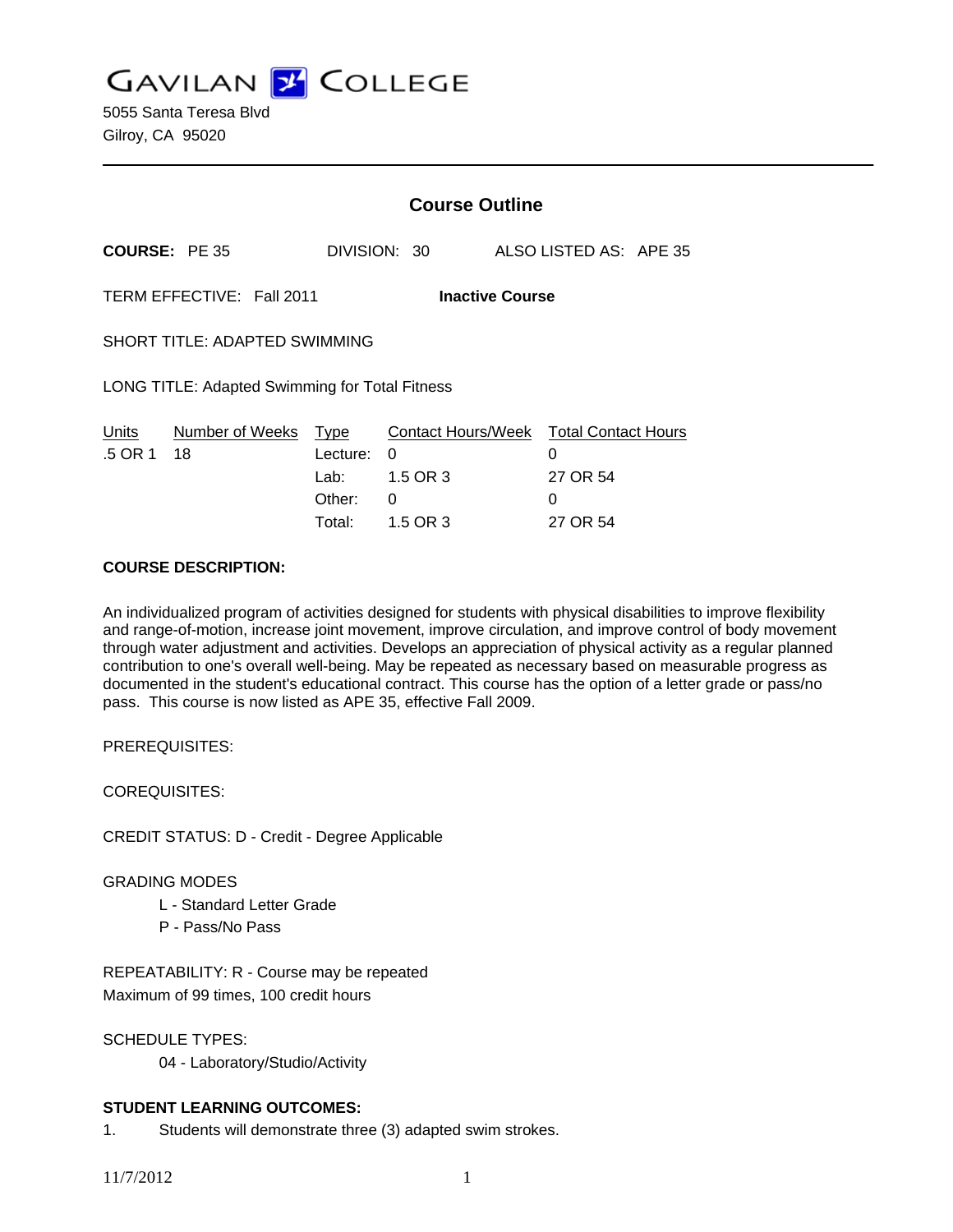ILO: 6,1,4,2 Measure: instructor observation, oral report, performance exam

2. Students will demonstrate knowledge of water safety through the use of floating techniques and buoyancy methods.

ILO: 2,1,4,6

Measure: instructor observation, oral report, performance exam

3. Students will use five (5) aquatic exercises for a period of 20 minutes to show improved cardio conditioning.

ILO: 6,1,4,2

Measure: pre-test, post-test

4. Students will demonstrate one (1) deep water jogging techniques.

ILO: 6,1,4,2

Measure: instructor observation, oral report, performance exam

5. Students will demonstrate several principles of exercise physiology during adapted swimming.

ILO: 6,1,4,2

Measure: instructor observation, oral report, performance exam

6. Students will describe seven (7) anatomical terms related to basic water movement.

ILO: 1,2,4

Measure: oral report

## **CONTENT, STUDENT PERFORMANCE OBJECTIVES, OUT-OF-CLASS ASSIGNMENTS**

Inactive Course: 05/12/2008

### 3-6 Hours

Students will become familiar with appropriate pool clothing, locker rooms, pool equipment, available parking for students with disabilities, use of pool lifts and exercise equipment, safety procedures when entering and exiting pool and locker rooms, prevention of theft of personal belongings, use of locks and storage of belongings, items students will need to bring for class. SPO: Students will locate their pulse (neck, wrist, temple or chest). Students will meet with staff regarding health limitations, doctor's verification and Student Educational Contract.

## 3.5-7 Hours

Discuss and review pool safety procedures. Who is the first contact person in case of emergency? Who delegates authority? Who contacts 911? Where is information regarding an emergency kept? SPO: Students will identify the appropriate emergency contact information.

### 3.5-7 Hours

Introduction of daily warm up activities including proper techniques for pool walking, arm swing and stationary stretching exercises. SPO: Students will become adjusted to the water and familiar with water safety skills including floating, breathing, buoyancy, opening eyes underwater.

### 3.5-7 Hours

Introduction of deep water cardiovascular training. Discuss use of equipment used for deep water., i.e. hydra-water, bar bells, and rings. Demonstrate adapted back stroke with use of bar bells. Additional cardio training with use of legs. Review warm-up activities and introduce use of kick board for adapted swimming,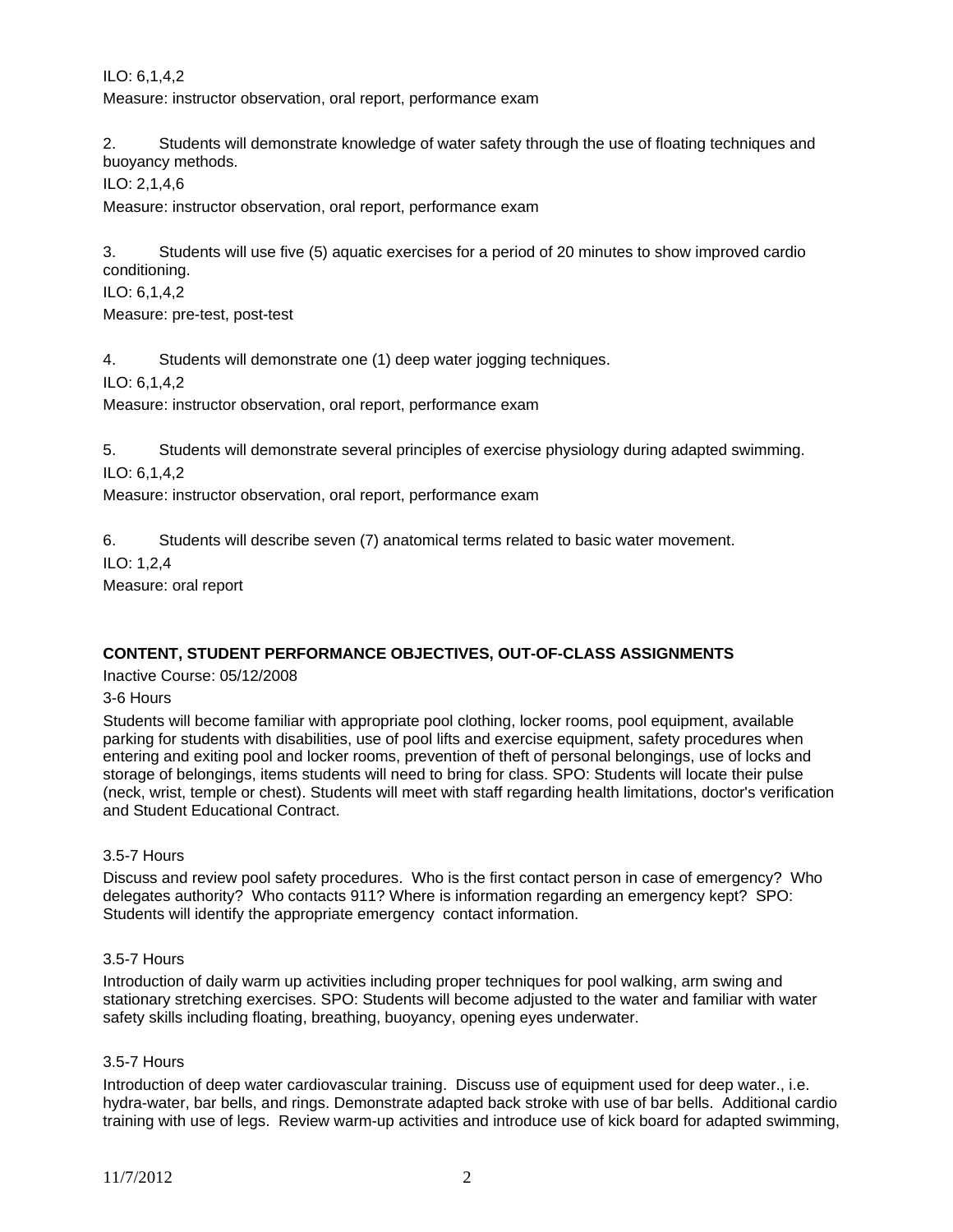cross country skiing, forward and backward jumps, jumping jacks. Discuss aquatic muscle contractions in aquatic environment. SPO: Students will demonstrate exercises for deep water cardiovascular training.

#### 3.5-7 Hours

Review and discuss all cardiovascular training methods. Have students demonstrate 3 deep water adapted swim strokes. Discuss the basic mechanics of back stroke, free style and breast stroke, and discuss five principles for altering intensity - inertia, acceleration, assisting/impeding movements, front surface area and levers. SPO: Students will identify which training methods work for their individual needs.

#### 3-6 Hours

Review adapted swim strokes with emphasis on breast stroke and coordination with leg kick. Safe and effective toning exercises for the 7 major muscle groups. Safe and effective transitions between aerobic movements. SPO: Students will demonstrate adapted swim strokes.

#### 3-6 Hours

Define anatomical position and neutral position and how they relate to basic movement in the water. Discuss types of joints in the body and how they relate to adapted swim strokes. Review adapted swim strokes and breathing for limited and non-ambulatory students. SPO: Students will practice adapted swim stroke and breathing necessary for their limitations.

#### 3-6 Hours

Discuss handouts on physical challenges., i.e. obesity, cardiovascular disease, respiratory disease and neuromuscular diseases. Introduce optional methods of swim workout. SPO: Students will recognize their own physical challenges and apply their knowledge during exercise.

#### 2 Hours

Final exam: Adapted swim and deep water test. Instructor observation of Student Educational Contract. SPO: Students will define their own goals at a level agreed upon with the instructor.

### **METHODS OF INSTRUCTION:**

Through demonstration of aquatic exercises, films and lectures that augment water activities, students will be working on individual goals. Evaluation will be by subjective and objective testing for individual improvement, and by attendance.

### **METHODS OF EVALUATION:**

This is a degree-applicable course, but substantial writing assignments are NOT appropriate, because the course primarily: Involves skill demonstrations or problem solving The problem-solving assignments required: None The types of skill demonstrations required: Class performance Performance exams The types of objective examinations used in the course: True/false Other: oral exam Other category: None The basis for assigning students grades in the course: Writing assignments: 0% - 0%